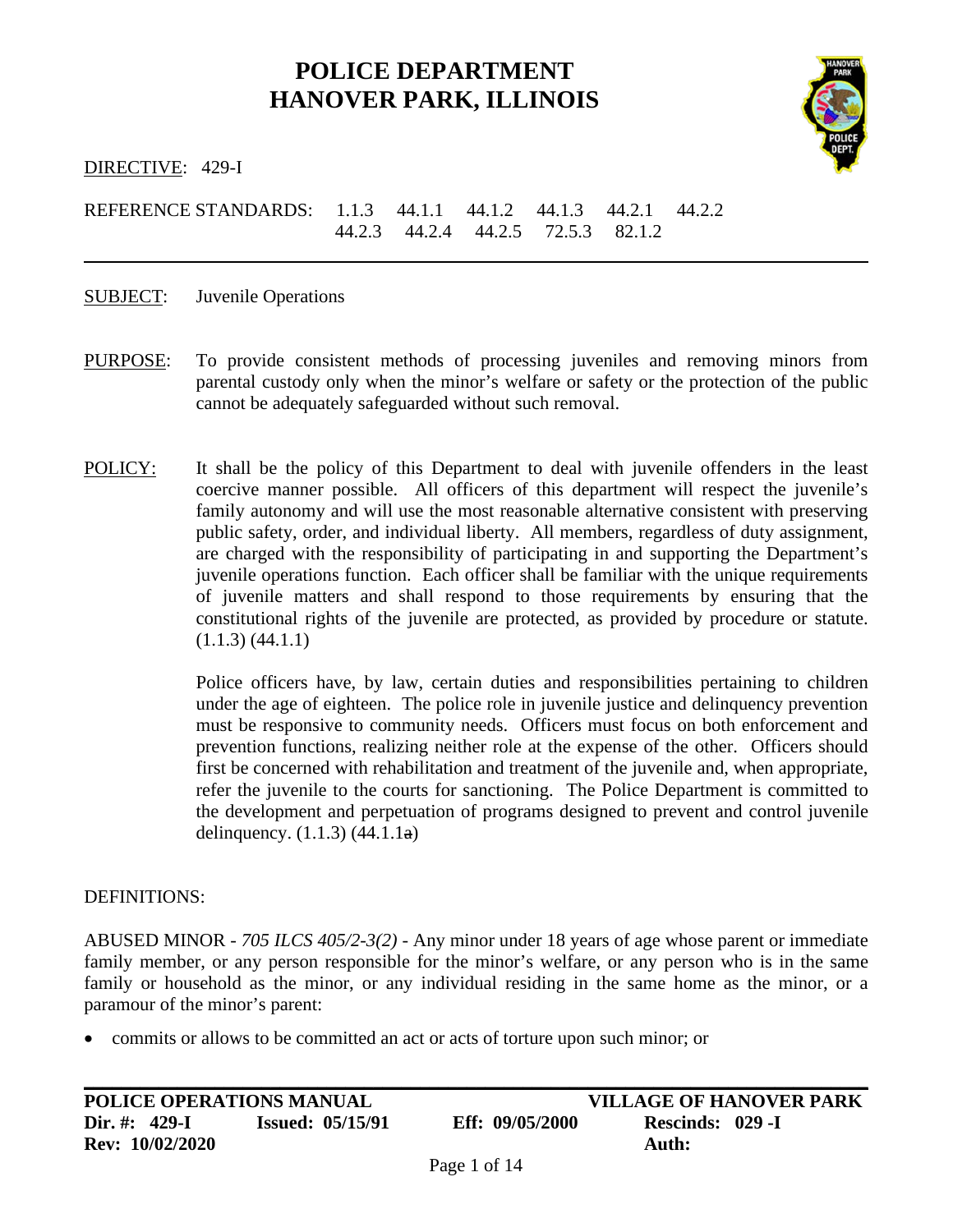- Inflicts, causes to be inflicted, or allows to be inflicted upon such minor physical injury, by other than accidental means, which causes death, disfigurement, impairment of physical or emotional health, or loss or impairment of any bodily function;
- Creates a substantial risk of physical injury to such minor by other than accidental means which would be likely to cause death, disfigurement, impairment of physical or emotional health, or loss or impairment of any bodily function;
- Commits or allows to be committed any sex offense against such minor, as such offenses are defined in the Criminal Code of 1961, as amended, and extending those definitions of sex offenses to include minors under 18 years of age;
- Inflicts excessive corporal punishment.

ADDICTED MINOR - *705 ILCS 405/4) -* Any minor who is an addict or an alcoholic as defined in the Illinois Alcoholism and Other Drug Dependency Act. *(20 ILCS 305/1-101 et seq.)*

ADULT **-** *705 ILCS 504/1-3(2)* **-** A person 21 years of age or older.

ARREST - *705 ILCS 5/5-401* - The act of taking a minor into custody whom an officer with probable cause believes to be a delinquent minor; or taking into custody a minor who has been adjudged a ward of the court and has escaped from any commitment order by the court under this act; or taking into custody a minor whom the officer reasonably believes has violated the conditions of probation or supervision ordered by the court.

CHRONIC TRUANT OR HABITUAL TRUANT - *105 ILCS 5/26.2a* - Shall be defined as a child subject to compulsory school attendance and who is absent without valid cause from such attendance for 10% or more of the previous 180 regular attendance days.

DELINQUENT ACT - Violation of any federal or state law or county or municipal ordinance by a juvenile as defined by state statute.

DELINQUENT MINOR - 705 ILCS 405/5-120 - Any minor who prior to his or her 17<sup>th</sup> birthday has violated or attempted to violate, regardless of where the act occurred, any federal or state law, county or municipal ordinance

DEPENDENT MINOR **-** *705 ILCS 405/2-4* - Any minor who is under the age of 18 years and:

- Is without parent, guardian or legal custodian:
- Is without proper care because of the physical or mental disability of his/her parent, guardian, or custodian; or
- Is without proper medical or other remedial care recognized under State law or other care necessary for his/her well being through no fault, neglect or lack of concern by his/her parents, guardian or custodian, provided that no order may be made terminating parental rights, nor may a minor be removed from the custody of his or her parents for longer than 6 months, pursuant to an adjudication as a dependent minor under this subsection (c) unless it is found to be in his or her best interest by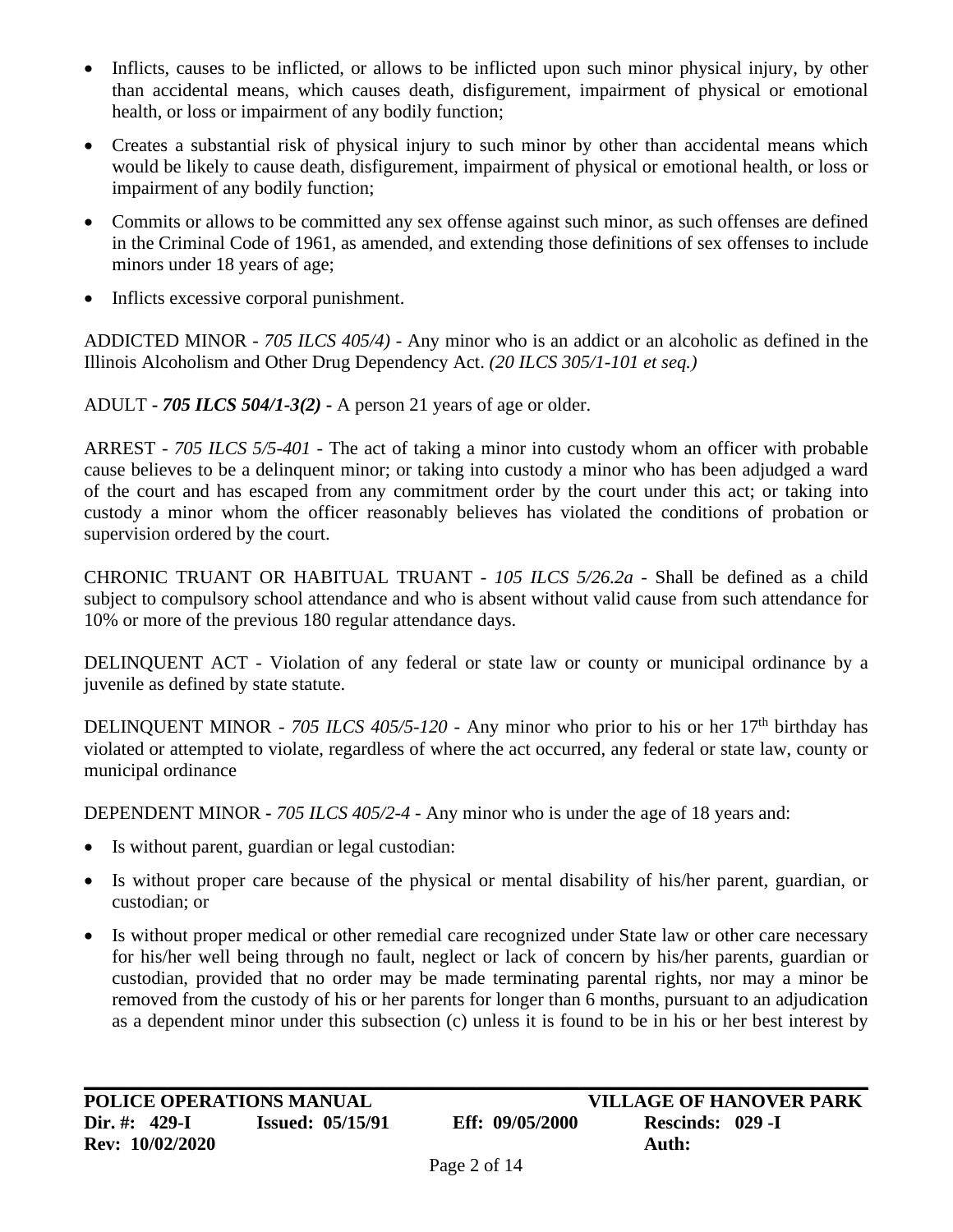the court or the case automatically closes as provided under Section 2-31 of this Act *(705 ILCS 5/2- 31)*; or

• Has a parent, guardian, or legal custodian who with good cause, wishes to be relieved of all residual parental rights and responsibilities, guardianship or custody, and who desires the appointment of a guardian of the person with power to consent to the adoption of the minor under Illinois law.

DETENTION **-** *705 ILCS 405/5-105 (5)* - Is the temporary care of a minor who is alleged to be or has been adjudicated delinquent and who requires secure custody for the minor's own protection or the community's protection in a facility designed to physically restrict the minor's movements, pending disposition by the court or execution of an order of the court for placement or commitment. Design features that physically restrict movement include, but are not limited to, locked rooms and the secure handcuffing of a minor to a rail or other station object.

DIVERSION **-** *705 ILCS 405/5-105 (6)* - The referral of a juvenile, without court intervention, into a program that provides services designed to educate the juvenile and develop a productive and responsible approach to living in the community.

EMANCIPATED MINOR **-** *705 ILCS 405/1-3 (7)* - Emancipated minor means any minor 16 years of age or over who has been completely or partially emancipated under the "Emancipation of Mature Minors Act", enacted by the Eighty-First General Assembly, or under this act.

EXCLUDED JURISDICTION - *705 ILCS 405/5-130* - The definition of delinquent minor under Section 5-120 of this article shall not apply to any minor who at the time of an offense was at least 16 years of age and who is charged with first degree murder, aggravated criminal sexual assault, and aggravated battery with a firearm where the minor personally discharged a firearm. These charges and all other charges arising out of the same incident shall be prosecuted under the criminal laws of this state.

HABITUAL JUVENILE OFFENDER - 705 *ILCS 405/5-815* - Any minor adjudicated twice, a delinquent minor for an offense which, had he been prosecuted as an adult, would have been felonies under the laws of this state, and who is thereafter adjudicated a delinquent minor for a third time shall be adjudged an habitual juvenile offender.

JUVENILE POLICE OFFICER - *705 ILCS 405/1-3 (17)* and *705 ILCS 405/5-105 (9)* - A sworn police officer who has completed a Basic Recruit Training Course, has been assigned to the position of juvenile police officer by his or her chief law enforcement officer and has completed the necessary juvenile officers training as prescribed by the Illinois Law Enforcement Training Standards Board, or in the case of a State police officer, juvenile officer training approved by the Director of State Police.

LIMITED CUSTODY - *705 ILCS 405/3-4* - A type of temporary custody wherein a law enforcement officer takes a minor into custody for not more than six hours if the minor is believed to be absent from home without parental consent or beyond control of his/her parents and in danger. A juvenile in limited custody may not be held in secure custody.

MINOR - *705 ILCS 405/1-3 (10)* and *705 ILCS 405/5-105 (10)* - A person under the age of 21 years subject to this Act.

**\_\_\_\_\_\_\_\_\_\_\_\_\_\_\_\_\_\_\_\_\_\_\_\_\_\_\_\_\_\_\_\_\_\_\_\_\_\_\_\_\_\_\_\_\_\_\_\_\_\_\_\_\_\_\_\_\_\_\_\_\_\_\_\_\_\_\_\_\_\_\_\_\_\_\_\_\_\_\_\_\_\_\_\_**

**Dir. #: 429-I Issued: 05/15/91 Eff: 09/05/2000 Rescinds: 029 -I Rev: 10/02/2020 Auth:**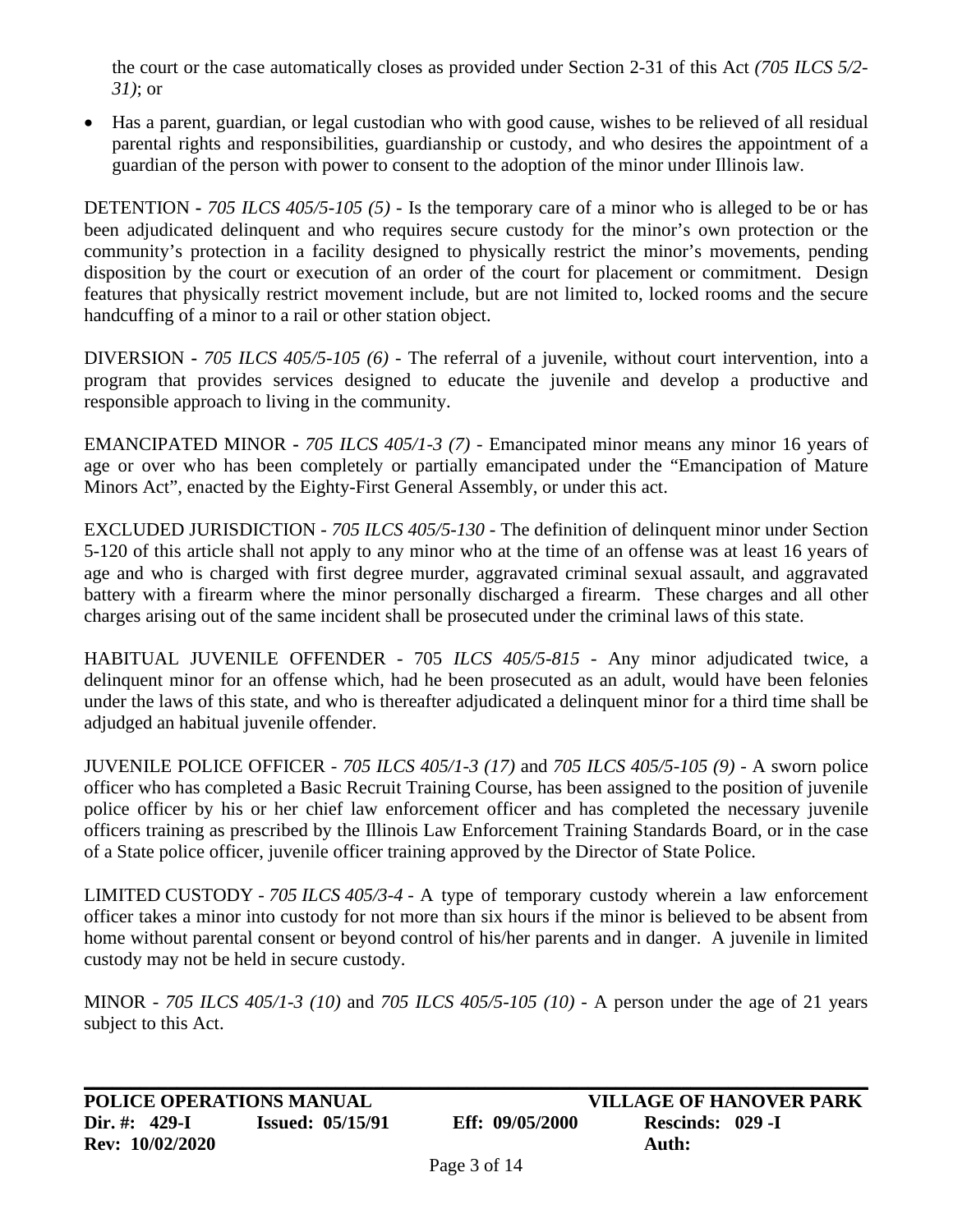MINOR REQUIRING AUTHORITATIVE INTERVENTION - *705 ILCS 405/3-3* - Any minor under 18 years of age taken into limited custody, who:

- Is absent from home without the consent of the minor's parent, guardian or custodian, or
- Is beyond the control of his or her parent, guardian or custodian and in circumstances which constitute a substantial or immediate danger to the minor's physical safety; and
- Refuses to return home and whose parents cannot agree to an alternative placement AFTER crisis intervention services have been tried.

NEGLECTED MINOR - *705 ILCS 405/2-3(1)* - Those who are neglected include any minor under 18 years of age whose parent or other person responsible for the minor's welfare does not provide the proper or necessary support, education as required by law, or medical or other remedial care recognized under State law as necessary for a minor's well being, including adequate food, clothing and shelter, or who is abandoned by his/her parents or other person responsible for the minor's welfare; or whose environment is injurious to his or her welfare; any newborn infant whose blood or urine contains any amount of a controlled substance; or any minor under the age of 14 years whose parents or other person responsible for the minor's welfare leave the minor without supervision for an unreasonable period of time without regard for the mental or physical health, safety, or welfare of the minor.

NON-SECURE CUSTODY - *705 ILCS 05/5-105 (11)* - Confinement where the minor is not physically restricted by being placed in a locked cell or room, by being handcuffed to a rail or other stationary object, or by other means. Non-secure custody may include, but is not limited to, electronic monitoring, foster home placement, home confinement, group home placement, or physical restriction of movement or activity solely through facility of staff. Non-secure custody of juveniles in police custody requires five standards to be met under the Federal Juvenile Justice and Delinquency Prevention Act.

- Any area where the juvenile is held must be an unlocked multipurpose area, such as a lobby, office, interrogation or report writing room.
- In no event can the area be designed or intended to be used for residential purposes.
- The juvenile cannot be physically secured to a cuffing rail or other stationary object. (Juveniles may be cuffed to themselves or to a non-stationary object.)
- The use of the area(s) is limited to providing non-secure custody only long enough for the purposes of identification, investigation, processing, release to parents or arranging transfer to an appropriate juvenile facility or court.
- The juvenile must be under continuous supervision until release.

PARENTAL RESPONSIBILITY - *705 ILCS 405/5-110* - This new Article recognized the critical role families play in the rehabilitation of delinquent juveniles. Parents, guardians and legal custodians shall participate in the assessment and treatment of juveniles by assisting the juvenile to recognize and accept responsibility for his or her delinquent behavior. The Court may order the parents, guardian or legal custodian to take certain actions or to refrain from certain actions to serve public safety, to develop competency of the minor, and to promote accountability by the minor for his or her actions.

TRUANT - Any minor absent from school without permission.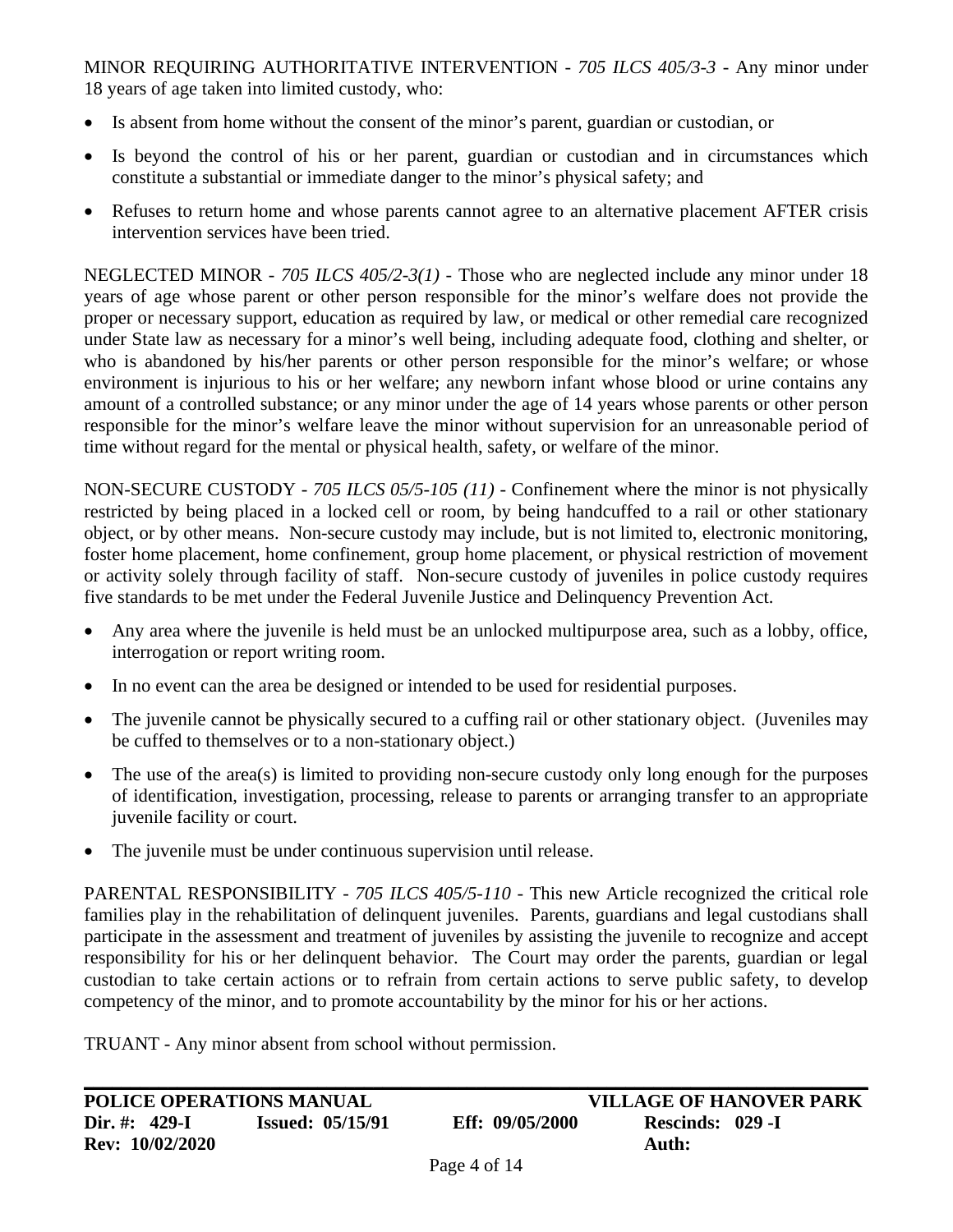SHOCAP - *705 ILCS 405/5-145* - The Serious Habitual Offender Comprehensive Action Program, a multi-disciplinary interagency case management and information sharing system that enables the juvenile justice system, schools, and social service agencies to make more informed decisions regarding a small number of juveniles who repeatedly commit serious delinquent acts.

STATION ADJUSTMENT - *705 ILCS 405/1-3 (15)* and *705 ILCS 405/5-105 (16)* - The informal or formal handling of a minor by a juvenile police officer as a diversionary intervention procedure.

STATUS OFFENSE -*705 ILCS 405/5-401(3)* - Any violation of any federal or state law or local ordinance by a minor that would not be an offense if the juvenile were an adult. Examples include violation of curfew, truancy, runaways, or underage drinking, etc. Except for minors accused of violation of any order of the court, status offenders cannot be held securely in a detention home or county jail or municipal lock-up.

VIOLENT JUVENILE OFFENDER - *705 ILCS 405/5-820* - A minor having been previously adjudicated a delinquent minor for an offense which, had he or she been prosecuted as an adult, would have been a Class 2 or greater felony involving the use of threat of physical force or violence against an individual or a Class 2 or greater felony for which an element of the offense is possession or use of a firearm, and who is thereafter adjudicated a delinquent minor for a second time for any of these offense shall be adjudicated a violent juvenile offender.

SCHOOL GROUNDS - *105 ILCS 5/22-85* - The real property comprising an active and operational elementary or secondary school during the regular hours in which school is in session and when students are present.

# I. ADMINISTRATIVE REVIEW

- A. The Investigation Supervisor shall annually review all procedures relating to the handling of juveniles and programs that impact juveniles, and complete a written evaluation which shall be approved by the Chief of Police. The initial review shall be accomplished in collaboration with designated juvenile officers. (44.1.3)
- B. Subsequent revision of juvenile policy or procedure shall be reviewed by the Deputy Chief of Operations with final proposals submitted to the Chief of Police for approval.

#### II. HANDLING OF JUVENILES (44.2.1)

- A. When dealing with a juvenile offender, personnel should use the least coercive among reasonable alternatives. Officers should consider the following guidelines in making a choice for diversion:
	- 1. Nature of the offense the Character of an incident or condition surrounding the juvenile's involvement.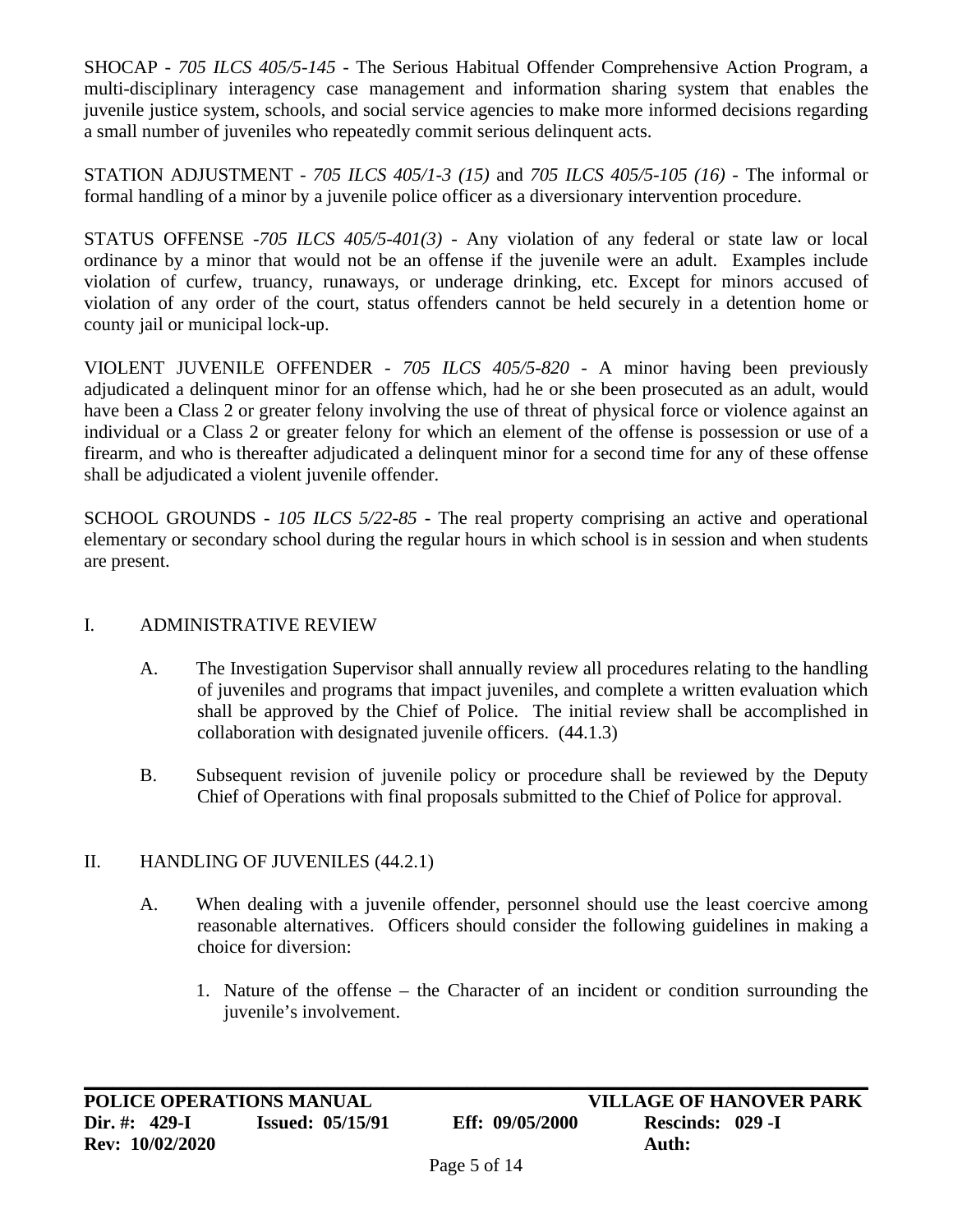- 2. Age of the juvenile involvement may have been precipitated by an older juvenile influence or other factors.
- 3. Attitude (or mental position) of the juvenile with regard to a fact, state or situation.
- 4. Officer's access to a parent or guardian.
- 5. Knowledge of previous records/delinquency may be indicative of the juvenile's attitude and affect the officer's choice of alternative placements and decisions.
- 6. Gang affiliation and activity may affect the decisions regarding a juvenile.
- 7. Complainant/victim's comments may be taken into account, especially where repetitive incidents are reported for the first time.
- 8. Direction received by juvenile authorities.
- 9. Previous record of participation or refusal to participate in diversion programs or juvenile services.
- B. The officer may use the following procedures in handling and resolving the immediate juvenile situation:
	- 1. Warn and inform the juvenile of their wrongful action. (44.2.1a)
	- 2. Release the juvenile with no further action. (44.2.1a)
	- 3. Complete the necessary documentation on location and release to a parent or guardian at the scene.  $(44.2.1a)$
	- 4. Issue an LO Citation in lieu of taking them into custody if appropriate, and make a reasonable attempt to notify a parent or guardian of the incident. (44.2.1b)
	- 5. Refer the juvenile to another agency or service for potential diversion alternatives, and make a reasonable attempt to notify a parent or guardian of the incident. (44.2.1c)
	- 6. If arrested, charged or a referral will be made, the minor must be printed. (44.2.1d)
	- 7. Transport the juvenile to the Police Department for completion of reports and release to a parent or guardian with later referral to Juvenile Court or transfer to the appropriate juvenile detention center after reviewing the incident with the appropriate State's Attorney office. (44.2.1d) (44.2.2d)

# III. ARREST PROCEDURES (44.2.2c)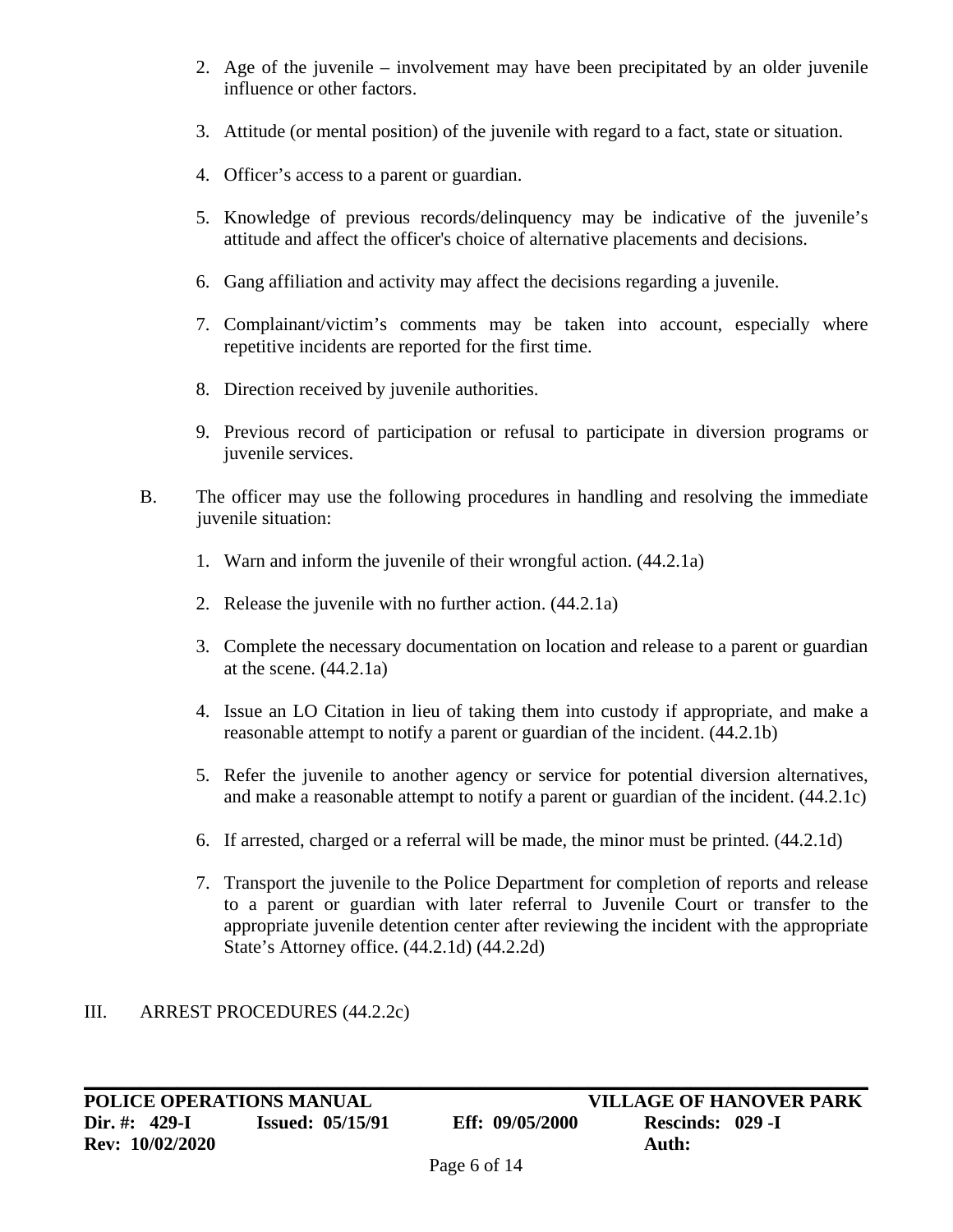- A. Whenever a Hanover Park Police Officer arrests a juvenile and takes the youth into custody for a delinquent act, the following duties with respect to the interim status of the juvenile shall be accomplished:
	- 1. Make an immediate attempt to notify the youth's parent or guardian. If unable to contact the parent, the time of the attempt should be documented within the report form. (44.2.2e) If contact is made, document the nature and time the contact was made.
	- 2. If a juvenile police officer is not on duty, the arresting officer shall review the facts of the case with the on-duty supervisor to determine the necessity of notifying a juvenile police officer. If a juvenile police officer is on duty and available, contact the juvenile police officer and review the facts of the particular case. (See 495-I for Juvenile Police Officer duties/responsibilities).
	- 3. Inform the juvenile of Miranda warnings prior to custodial interrogation and obtain a written Miranda waiver.
		- a. Beginning January 1, 2017, officers must use the new Miranda Rights form for juveniles. The rights must be read to the juvenile using the exact language as written on the form. (Appendix B)
	- 4. Processing of juvenile shall include (82.1.2b):
		- a. Field Based Reporting (FBR) Report;
		- b. Fingerprints and photograph must be taken for all minors of the age of 10 and over who have been arrested for any felony, misdemeanor, or violation of Chapter 4 Section 11-204.1, or 11-501 of the Illinois Vehicle Code. (20 ILCS 2630/5).
	- 5. Provide meals if necessary while in custody.
	- 6. Release youth to parent or guardian for future follow-up by a juvenile police officer, unless directed to detain.
- B. When the delinquent act is serious, the juvenile police officer will determine if the subject should be taken into custody or if a petition to the court should be filed at a later date.
	- 1. Criteria for taking a juvenile into custody shall depend on whether the detention of the juvenile is a matter of urgent and immediate necessity for the protection of the minor, of the person or property of another, or because the detained minor is likely to flee court jurisdiction. (44.2.2b)
	- 2. The parent or guardian's right to the custody of their child shall not prevail when a juvenile police officer or the court determines that it is contrary to the child's best interest.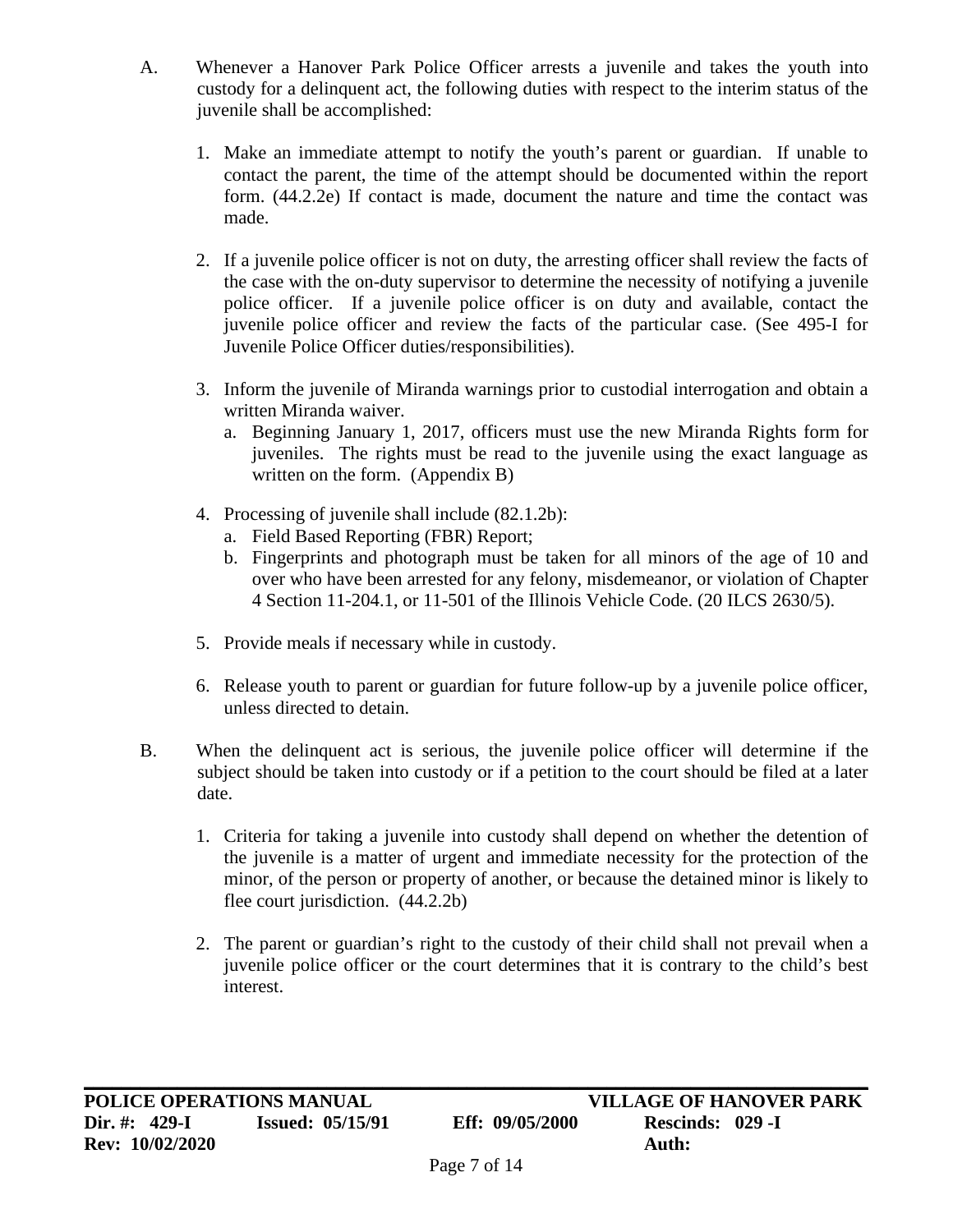#### IV. TEMPORARY CUSTODY (44.2.2c)

- A. A Hanover Park Police Officer may, without a warrant, take into protective or limited custody any minor who the officer reasonably believes is:
	- 1. A delinquent minor who has violated or attempted to violate any federal or state law or municipal ordinance, regardless of where the act occurred (705 ILCS 405/5-3).
	- 2. An adjudicated ward of the Juvenile Court who has escaped from any court-ordered commitment (705 ILCS 405/2-5).
	- 3. A minor requiring authoritative intervention (M.R.A.I. 705 ILCS 405/3-4).
	- 4. A neglected or abused minor (705 ILCS 405/3-4 or 705 ILCS 405/2-3).
	- 5. A dependent minor (705 ILCS 405/3-4 and 705 ILCS 405/2-4).

#### V. CUSTODIAL INTERROGATION AND NON-CUSTODIAL INTERVIEWS (44.2.2c) (44.2.3)

- A. Interviews of juveniles should be done with consideration of the juvenile's age, mental state, or other factors or influences experienced by the juvenile. During interviews or interrogations, as in all procedures, police officers must be sensitive to and respect the constitutional rights of the juvenile. Officers must avoid practices that could be described as inherently coercive in the sense that a person may cooperate or confess to unlawful conduct as a result of induced fear. The following procedures shall be adhered to:
	- 1. BEFORE questioning of a minor who is in custody or who is in anyway deprived of his/her freedom of movement and action, the minor must be expressly warned of his/her Constitutional Rights.
		- a. Miranda Warnings must be given orally by the officer and NOT merely read by the minor to be questioned.
		- b. Ensure the minor understands his/her rights as explained and request him/her to sign the waiver.
		- c. If the minor refuses to sign the waiver, so indicate on the report.
		- d. If the minor indicates he/she does not wish to answer questions or wants an attorney, the interview will be terminated.
		- e. A parent or guardian may be present during the questioning of a minor, if requested by a parent or guardian.
			- (1) The minor must be afforded the opportunity to confer with an "interested adult" prior to and during custodial interview if requested by the minor.
			- (2) Case law makes reference to a juvenile police officer's presence in order to assure the juvenile's rights are not violated.
		- f. Interview Procedure
			- (1) A juvenile police officer shall be present during the questioning of juvenile offenders as well as when written statements are taken.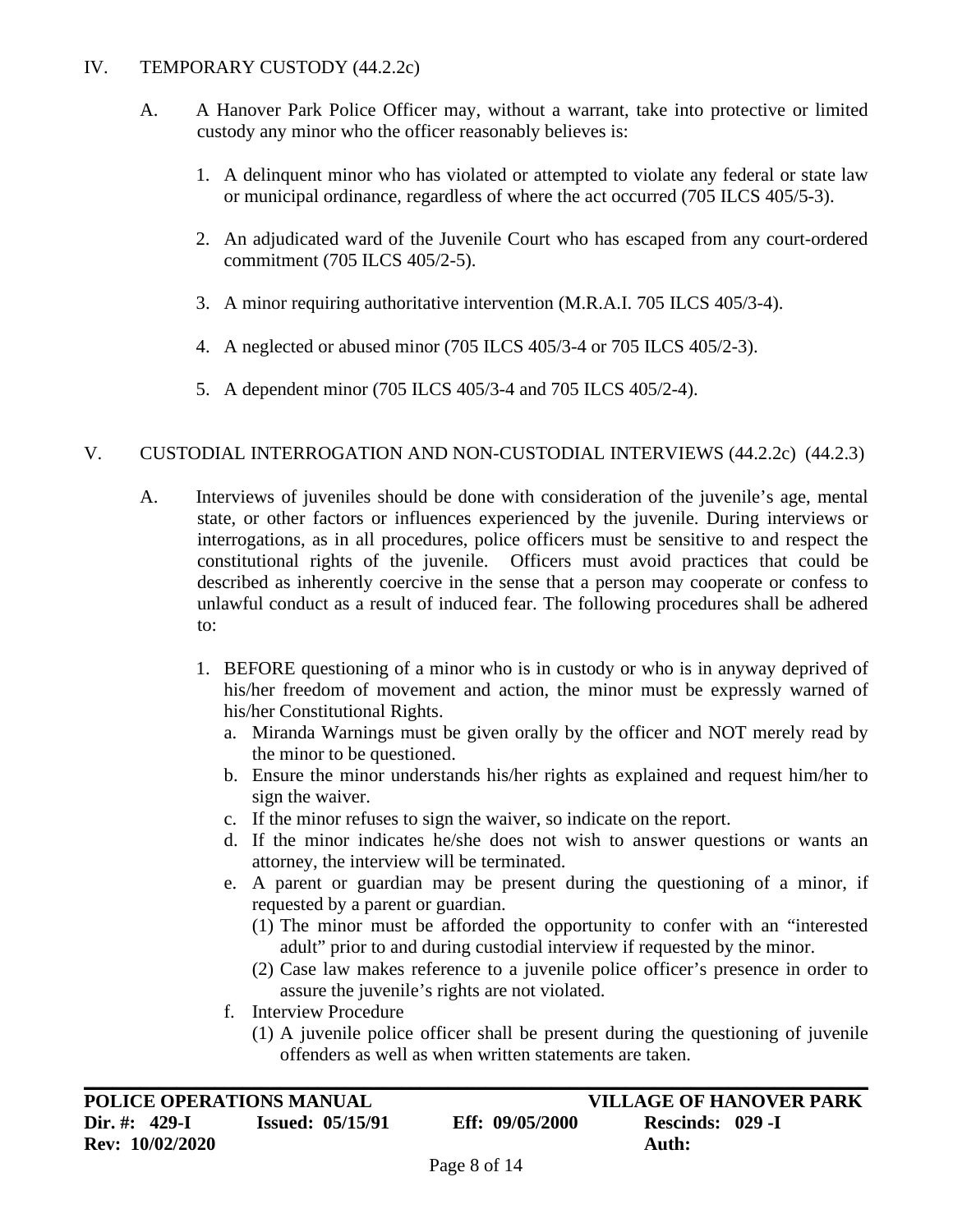- (2) Reasonable breaks must be given to the minor during questioning.
- *2. Beginning January 1, 2017 aminor who was under 15 years of age at the time of the commission of an act that if committed by an adult that would be in violation of Section 9-1, 9-1.2, 9-2, 9-2.1, 9-3, 9-3.3, 11-1.20, 11-1.30, 11-1.40, 11-1.50, 11-1.60, 12-13, 12-14, 12-14.1, 12-15 or 12-16 of the Criminal Code of 1961or the Criminal Code of 2012 must be represented by counsel throughout the entire custodial interrogation of the minor. This includes the following offenses:*
	- a. First Degree Murder (9-1)
	- b. Intentional Homicide of an Unborn Child (9-1.2)
	- c. Second Degree murder (9-2)
	- d. Voluntary Manslaughter of Unborn Child (9-2.1)
	- e. Involuntary Manslaughter/Reckless Homicide (9-3)
	- f. Involuntary Manslaughter/Reckless Homicide of an Unborn Child (9-3.2)
	- g. Drug-Induced Homicide (9-3/3)
	- h. Criminal Sexual Assault (11-1.20 or 12-13)
	- i. Aggravated Criminal Sexual Assault (11-1.30 or 12-14)
	- j. Predatory Criminal Sexual Assault of a Child (11-1.40 or 12-14.1)
	- k. Criminal Sexual Abuse (11-1.50 or 12-15)
	- l. Aggravated Criminal Sexual Abuse (11-1.60 or 12-16)
- 3. A juvenile police officer, if available, shall confer with the youth's parent or guardian, who shall have been contacted immediately (see 705 ILCS 405/2-6). The nature and time of the conference shall be documented. If no contact is made with the parent, the officer should document the attempt.
- 4. Limit the duration of the questioning and the number of officers engaged in questioning the juvenile.
	- a. Duration of questioning shall not exceed two continuous hours without opportunities of rest.
	- b. A maximum of three officers will be present for any questioning of a juvenile being questioned.
- 5. Beginning January 1, 2017 an oral, written, or sign language statement of a minor, who at the time of the commission of the offense was under the age of 18 years, made as a result of a custodial interrogation conducted at a police station or other place of detention, for an act that if committed by an adult would be a misdemeanor offense under Article 11 of the Criminal Code of 2012 or any felony offense must be electronically recorded, per 705 ILCS 405/5-401.5.
- B. Pursuant to 105 ILCS 5/22-85, before detaining and questioning a student on school grounds who is under 18 years of age and who is suspected of committing a criminal act an officer must do all of the following:
	- 1. Ensure that notification or attempted notification of the student's parent or guardian is made.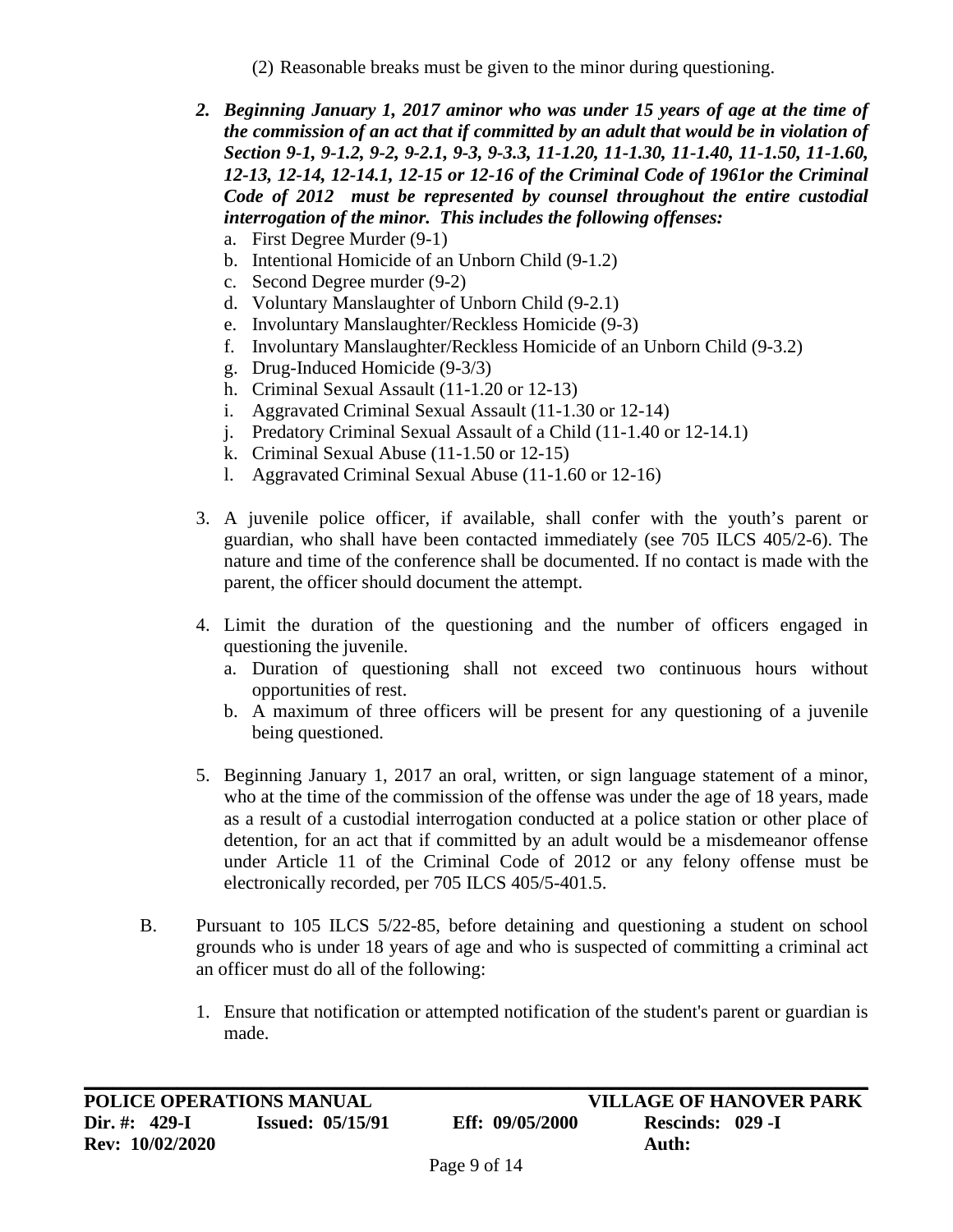- 2. Document the time and manner in which the notification or attempted notification under paragraph (1) occurred.
- 3. Make reasonable efforts to ensure that the student's parent or guardian is present during the questioning or, if the parent or guardian is not present, ensure that school personnel, including, but not limited to, a school social worker, a school psychologist, a school nurse, a school guidance counselor, or any other mental health professional, are present during the questioning.
- 4. If practicable, make reasonable efforts to ensure that a law enforcement officer trained in promoting safe interactions and communications with youth is present during the questioning. An officer who received training in youth investigations approved or certified by his or her law enforcement agency or under Section 10.22 of the Police Training Act or a juvenile police officer, as defined under Section 1-3 of the Juvenile Court Act of 1987, satisfies the requirement under this paragraph.
- 5. This Section does not limit the authority of a law enforcement officer to make an arrest on school grounds. This Section does not apply to circumstances that would cause a reasonable person to believe that urgent and immediate action is necessary to do any of the following:
	- a. Prevent bodily harm or injury to the student or any other person.
	- b. Apprehend an armed or fleeing suspect.
	- c. Prevent the destruction of evidence.
	- d. Address an emergency or other dangerous situation.

# VI. PARENTAL RESPONSIBILITY

- A. Parents of delinquent juveniles will be put on notice that their child has committed a delinquent act (Sec 18-29 of the Hanover Park Municipal Code).
- B. Guidelines for establishing parental responsibility:
	- 1. Unemancipated minor residing with his parents, and
	- 2. Charged after committing a delinquent act, or
	- 3. Admits guilt to a police officer after committing a delinquent act.
- C. Procedure
	- 1. When 1 and 2 or 3 above occur, the parent/legal guardian will be sent a written notice either by certified/registered mail with a return receipt request, or by personal service when released from custody.
	- 2. Another delinquent act by the minor within (1) one year of receiving, a first notice shall constitute a violation on the part of the parent/legal guardian.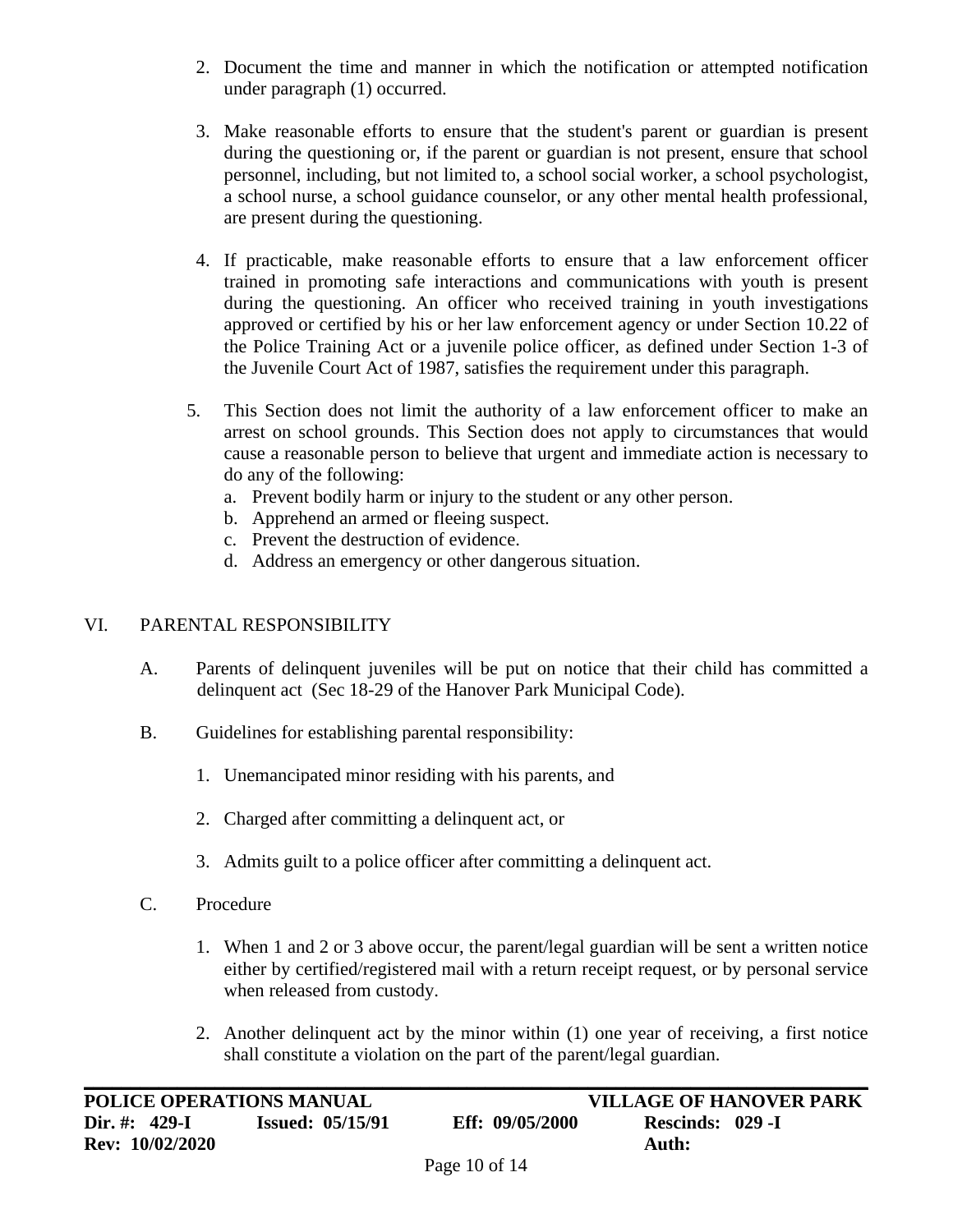- 3. Notices will be sent and maintained by the Juvenile Section of the Investigations Bureau.
- D. Enforcement
	- 1. All Part I & II offenses of the Illinois Compiled Statutes, as defined by the Uniform Crime Reporting Act of the State of Illinois.
	- 2. Village of Hanover Park Municipal Code Chapter 10, Sec. 10-34, Chapter 58, Sec. 58-746 and Chapter 66.

#### VII. IDENTIFICATION AND PROCESSING (82.1.2b,c)

- A. In processing arrested juveniles, procedural rights assured to the minor shall be the same rights as adults, unless specifically precluded by laws which enhance the protection of such minors.
	- 1. A Juvenile Police Officer, specifically assigned by the Investigations Supervisor, shall oversee the collection, dissemination, and retention of juvenile records.
	- 2. When a juvenile is arrested for a delinquent act, fingerprints and photographs shall be obtained as part of routine processing.
	- 3. Juvenile fingerprints and photographs shall be distinguished by appropriate markings and shall be maintained in a juvenile file segregated from adult arrest records. All juvenile records shall be for restricted use only and shall be retained by the Hanover Park Police Department only, in accordance with 705 ILCS 405/1-7.
	- 4. Fingerprint and photograph files of juveniles may be inspected by law enforcement officers in conjunction with the discharge of their official duties upon request and approval of a juvenile officer.
	- 5. Other forms of identification from juvenile offenders may be obtained upon verbal or written consent of the offending youth and/or the youth's parent or guardian, or upon the issuance and receipt of valid Juvenile Court order.

#### VIII. DETENTION (72.5.3)

- A. Juveniles may not be held for more than six hours when detained for a status or MRAI (705 ILCS 405/3-4) offense. When detained for a delinquent offense the following applies:
	- 1. 6 hours for youths under 12 years of age (705 ILCS 405/5-410 (2a);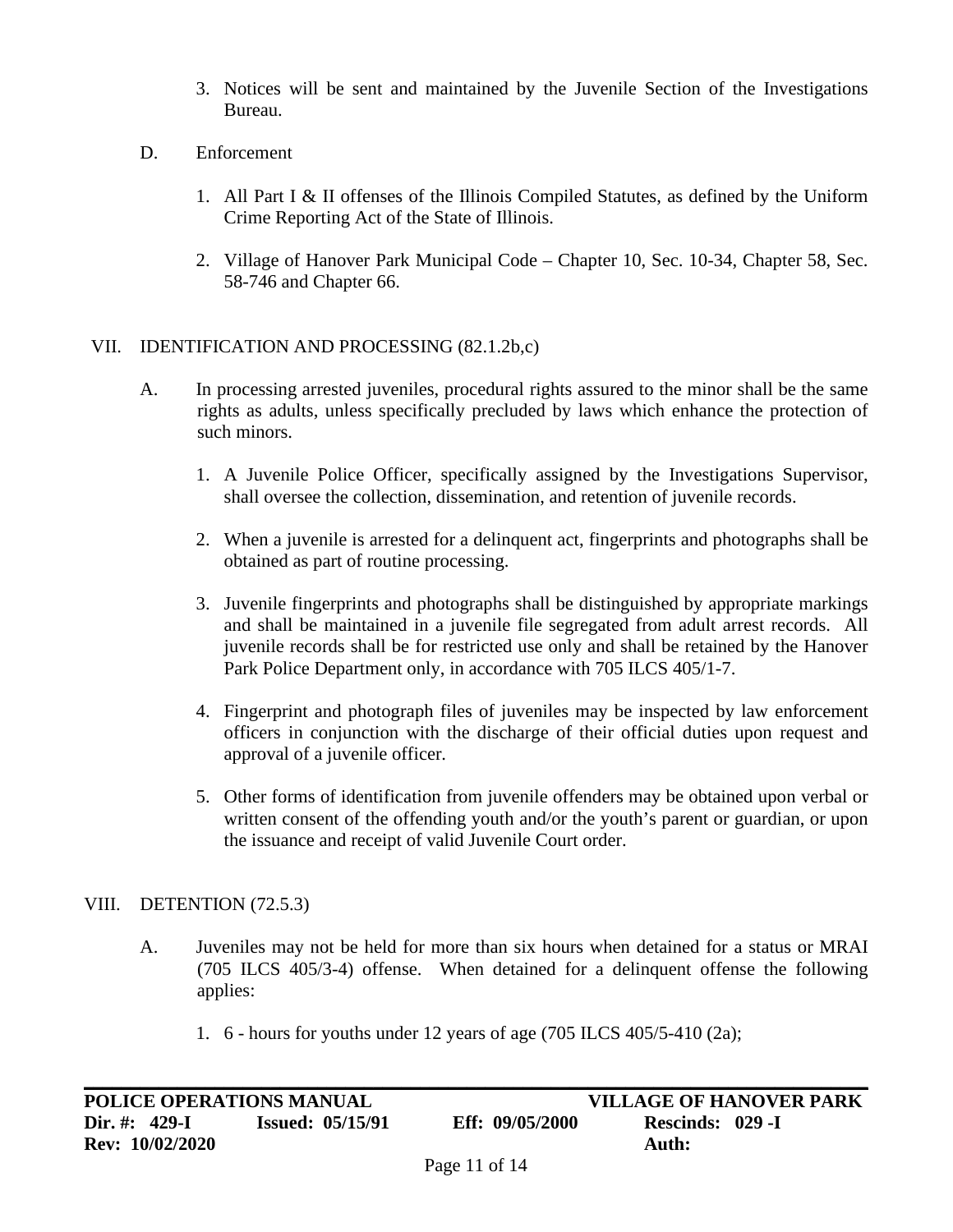- 2. 12 Hours for youths 12-17 years of age (705 ILCS 405/5-410 (2a) (c); and
- 3. 24 hours for juveniles for crimes of violence. (705 ILCS 405/5-410 (2a) (c)
- B. Transportation time is not included in the detention limitations for juveniles
- C. Should the need arise to detain a juvenile in a secured environment, a member of the police department will be assigned to monitor that juvenile continuously until the juvenile has been released or relocated to a juvenile detention facility.
- D. If an interview room, office, or other room is used for holding a juvenile in custody, the room shall remain unlocked while the juvenile is inside.
- E. Interviews of juveniles, who are considered high risk prisoners under the provisions of DIR 575-S XXV may be conducted in the processing room, provided the juvenile is continuously monitored by a member of the police department and no adult detainees are in the processing room while the juvenile is inside.
- F. It is the responsibility of the investigating officer to make the proper entry in the juvenile monitoring log whenever a juvenile is detained. (Appendix A)
- G. For the purposes of this procedure, detained shall mean any juvenile that is held in an interview room.
- H. The juvenile monitoring log is kept in the Radio/Records Room and will be returned to the Investigative Supervisor at the end of each month for reporting purposes.

# IX. INCORRIGIBLE JUVENILES (44.2.2a)

- A. "Incorrigible": means a juvenile is beyond parental control. Incorrigible juveniles are classified as "Status Offenders" which are those juveniles whose conduct would not be a crime if committed by an adult.
	- 1. Officers who come in contact with a reported incorrigible juvenile will:
		- a. Determine if the juvenile has committed a status offense and properly document that information.
		- b. Determine if the juvenile has displayed behavior that is injurious to themselves or others.
	- 2. In the absence of documented or observed injurious behavior displayed by the juvenile, officers will inform parents or guardians of their responsibility to seek assistance from available social service agencies.
	- 3. When there is an offense, normal juvenile processing procedures will be followed.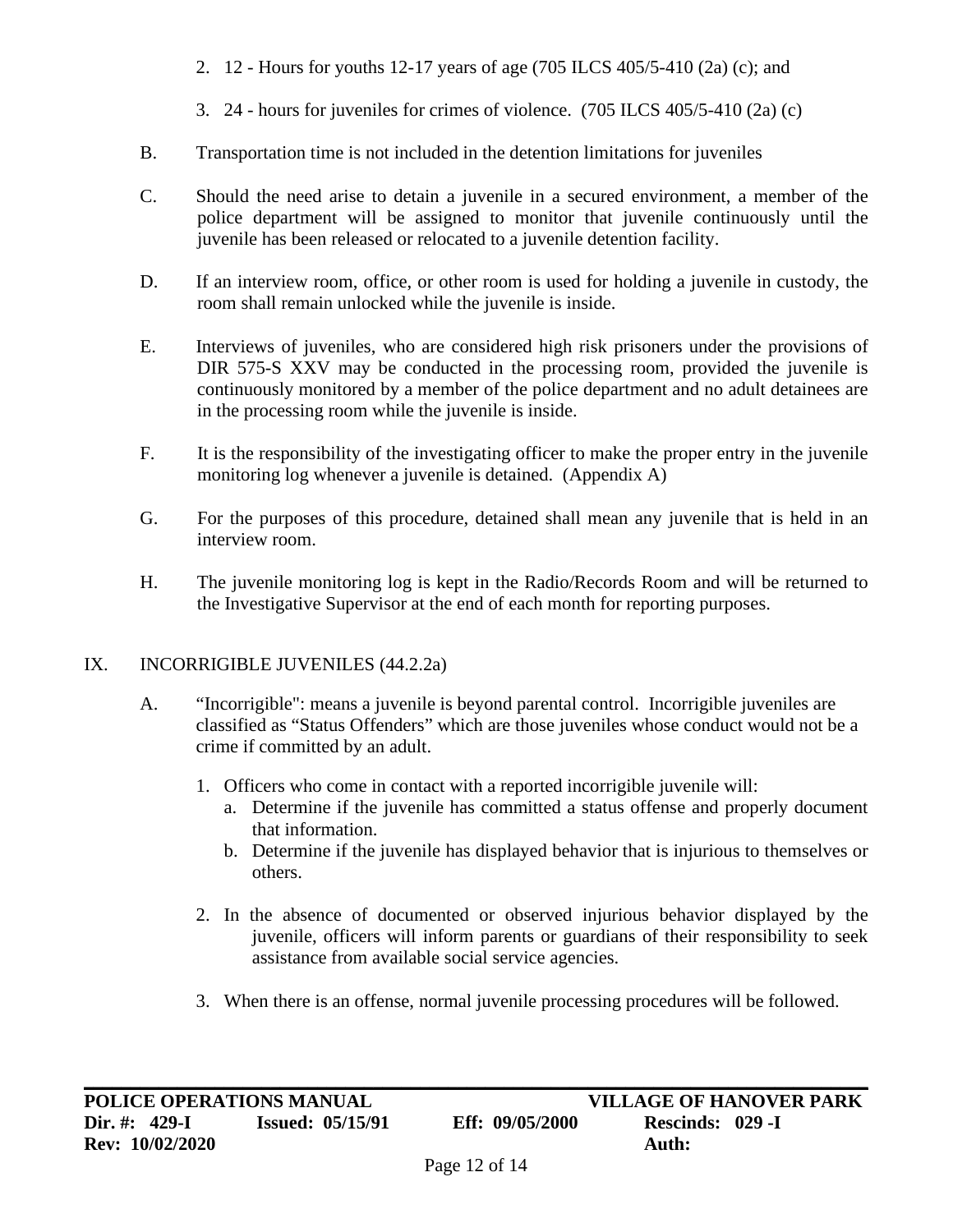#### X. JUVENILE ARREST RECORD INQUIRY

- A. There are restrictions concerning what TYPE of records may be viewed and under what circumstances an inquiry into a juvenile record may be made. (705 ILCS 405/1-8).
	- 1. Viewable Records
		- a. Any arrests dealing with delinquent acts may be viewed.
		- b. Traffic and ordinance violations
	- 2. Permissible Circumstances for Inquiry
		- a. By law, you may only view a juvenile's record if such information is essential to executing an arrest or search warrant or other compulsory process or to conduct an ongoing investigation. Or relating to a minor who had been adjudicated delinquent and there has been a previous finding that the act which constitutes the previous offense was committed in furtherance of criminal activity by a criminal street gang.
- B. Identifying Juvenile and Adult Records (82.1.2a)
	- 1. A Hanover Park juvenile arrest record is entered into the Criminal Apprehension Booking System (CABS) by utilizing the juvenile record notation. An adult arrest record is entered into CABS without the juvenile record notation.
	- 2. All case reports of criminal activity involving a juvenile shall be designated in Field Based Reporting (FBR) by checking the "JUVENILE" check box. Records staff will ensure reports with this check box are put on the confidential section of the Daily Bulletin.
	- 3. Since arrest and applicable case report records are entered into CABS and Field Based Reporting (FBR) utilizing different notations, the state law requiring separate storage of adult and juvenile records is met.
- C. CABS and Field Based Reporting (FBR) Inquiry Access Any authorized person having inquiry capability into CABS or Field Based Reporting (FBR) will be able to view adult and/or juvenile records provided the inquiry notes which type of record is requested.

# XI. TEMPORARY PROTECTIVE CUSTODY (44.2.2b)

- A. Officers encountering child abuse and child neglect while in their professional or official capacities must immediately report their suspicions to the Illinois Department of Children and Family Services (DCFS), telephone number 1-800-25ABUSE (1-800-252-2287).
- B. Officers may take temporary protective custody of the child without the consent of the child's parents or guardian under the following circumstances:
	- 1. If the officer believes the child's life or health is in imminent danger while staying in his place of residence or in the care of his guardian;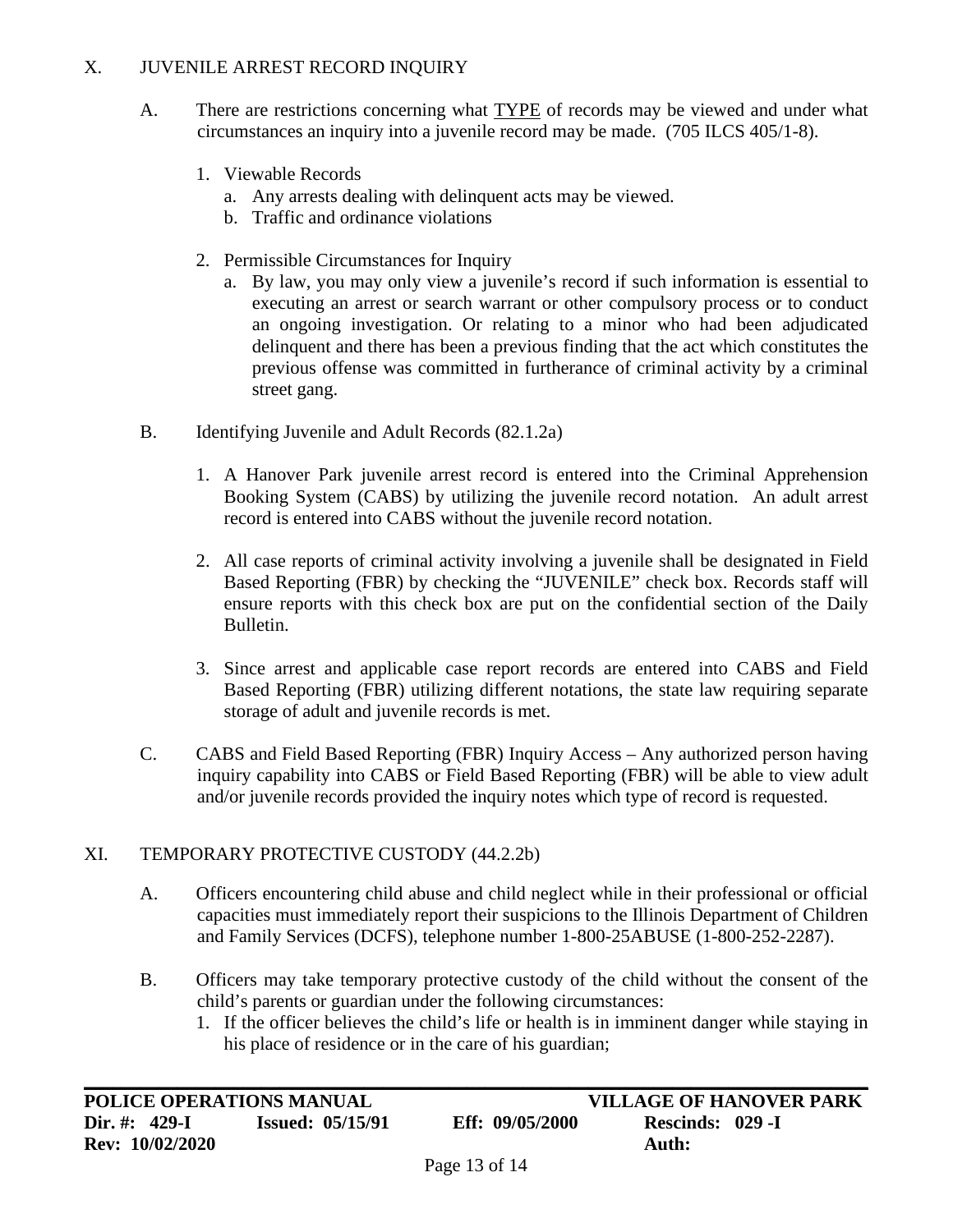- 2. If the guardian is unavailable or has been asked and does not consent to the child's removal from his custody;
- 3. If there is no time to apply for a court order under the Juvenile Court Act for temporary custody of the child.
- C. Officers taking temporary protective custody shall immediately make every reasonable effort to notify the child's guardian. He must also immediately notify DCFS which will initiate proceedings for continued temporary custody.

#### XII. DELINQUENCY CONTROL AND PREVENTION PROGRAMS (1.1.3) (44.1.1)

- A. In an attempt to discourage deviant behavior before it occurs, the Hanover Park Police Department shall encourage:
	- 1. The Juvenile Police Officer assigned to investigations shall maintain a list of referrals to family counseling services in the area;
	- 2. Referrals to other crisis intervention agencies in the Hanover, Schaumburg, Bloomingdale, and Wayne Township areas;
	- 3. Utilization of the School Assembly Team in schools situated within Hanover Park;
	- 4. Use of the patrol officers to foster positive community attitudes from youthful citizens;
	- 5. Cooperation with the school districts liaison personnel for the numerous schools situated within the boundaries of Hanover Park. (44.2.4)
	- 6. The Hanover Park Station Adjustment program.
	- 7. The Hanover Park Safe Home Program for Gang Intervention.
	- 8. The review and comments from other elements of the juvenile justice system or subject matter experts regarding the department's policies/procedures relating to juveniles. (44.1.2)

# XIII. COMMUNITY YOUTH PROGRAMS (44.1.1) (44.2.5)

- A. Officers may periodically receive assignments of a proactive, tactical or supportive nature in connection to youth programs.
- B. Police presence is encouraged at youth community events. Officers should take this opportunity to promote good police community relations. .